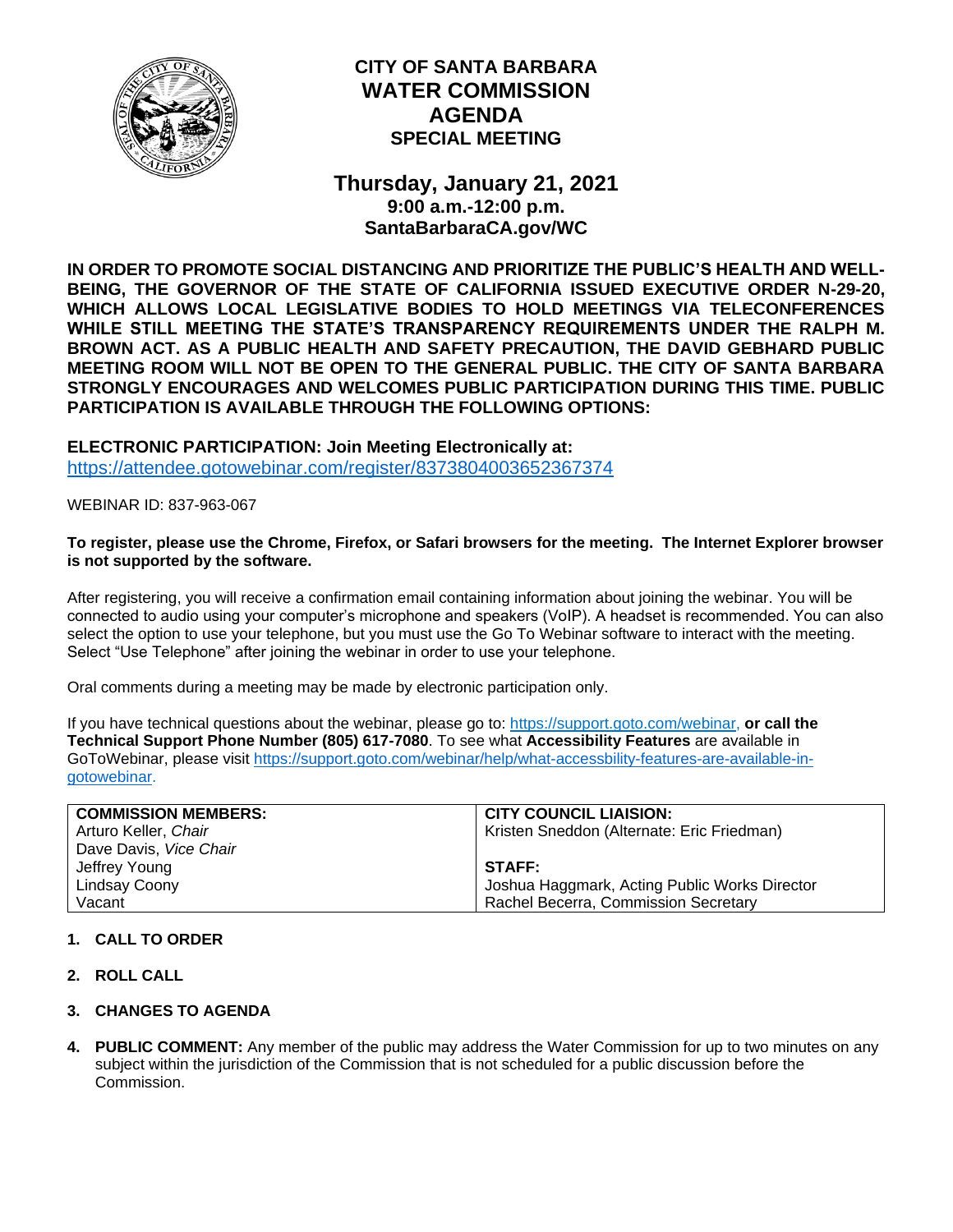Special Water Commission Agenda January 21, 2021 Page 2 of 3

### 5. **CEREMONIAL ITEM**

**a. Swearing in of Commissioners Coony and Vice Chair Davis** Joshua Haggmark, Acting Public Works Director Action: Ceremonial

## **6. CONSENT ITEMS:**

- **a. Meeting Minutes:** Approval of Minutes December 17, 2020 Joshua Haggmark, Acting Public Works Director Action: Approval *[Click here for Draft Minutes](https://www.santabarbaraca.gov/civicax/filebank/blobdload.aspx?BlobID=233390)*
- **b. Contract for Design of the El Estero Water Resource Center Chlorine Contact Chamber Rehabilitation Project** Amanda Flesse, Acting Water Resources Manager Action: Approval *[Click here for Staff Report](https://www.santabarbaraca.gov/civicax/filebank/blobdload.aspx?BlobID=233391)*

## **7. ADMINISTRATIVE ITEMS:**

- **a. City's Recycled Water System Presentation (20 minutes)** Dakota Corey, Water Supply Analyst Action: Presentation *[Click here for Staff Report](https://www.santabarbaraca.gov/civicax/filebank/blobdload.aspx?BlobID=233392)*
- **b. Approval of the Enhanced Urban Water Management Plan Policy Recommendations (90 minutes)** Dakota Corey, Water Supply Analyst Action: Recommendation *[Click here for Staff Report](https://www.santabarbaraca.gov/civicax/filebank/blobdload.aspx?BlobID=233393)*
- **c. Water Rate Study Update and Customer Assistance Program Overview (40 minutes)** Malcolm Hamilton, Water Resources Financial Officer Action: Presentation *[Click here for Staff Report](https://www.santabarbaraca.gov/civicax/filebank/blobdload.aspx?BlobID=233394)*
- **d. America's Water Infrastructure Act – Risk and Resilience Assessment (15 minutes)** Matt Ward, Water System Manager Action: Presentation *[Click here for Staff Report](https://www.santabarbaraca.gov/civicax/filebank/blobdload.aspx?BlobID=233395)*

# **8. WATER RESOURCES MANAGER'S REPORT (10 Minutes)**

Joshua Haggmark, Acting Public Works Director Action: Presentation

### **DATE OF NEXT REGULAR MEETING: Thursday, February 18, 2021, 9:00 a.m., GoToWebinar Platform**

**AMERICANS WITH DISABILITIES ACT: If you need auxiliary aids or services or staff assistance to attend or participate in this meeting, please contact Rachel Becerra, Commission Secretary, at (805) 564-5443. If possible, notification at least 48 hours prior to the meeting will usually enable the City to make reasonable arrangements. Specialized services such as sign language interpretation or documents in Braille may require additional lead time to arrange.**

**PUBLIC COMMENT: Public comment on matters not listed on the agenda will occur at the beginning of the meeting. Members of the public wishing to speak must "raise their hand" in the GoToWebinar platform by selecting the virtual hand icon during the presentation of that item. When persons are called on to speak, their microphone will be activated by City staff and the speaker will be notified that they can now unmute themselves in order to begin speaking. The speaker will then need to unmute themselves by selecting the 'mute/unmute' icon or pressing Ctrl+Alt+A on their keyboard.** 

**For those who need accessibility accommodation in using the "raise hand" function and/or registering to participate in the GoToWebinar session, please contact the Rachel Becerra, Commission Secretary, at RBecerra@SantaBarbaraCA.gov by 3:00 p.m. the day before the meeting for assistance. When persons are called on to speak, their microphone will be activated the speaker will be notified by City staff that they can now unmute themselves in order to begin speaking. The speaker will then need to unmute themselves by selecting the 'mute/unmute' icon or pressing Ctrl+Alt+A on their keyboard. Each speaker will be given a total of 2 minutes to address the Commission.**